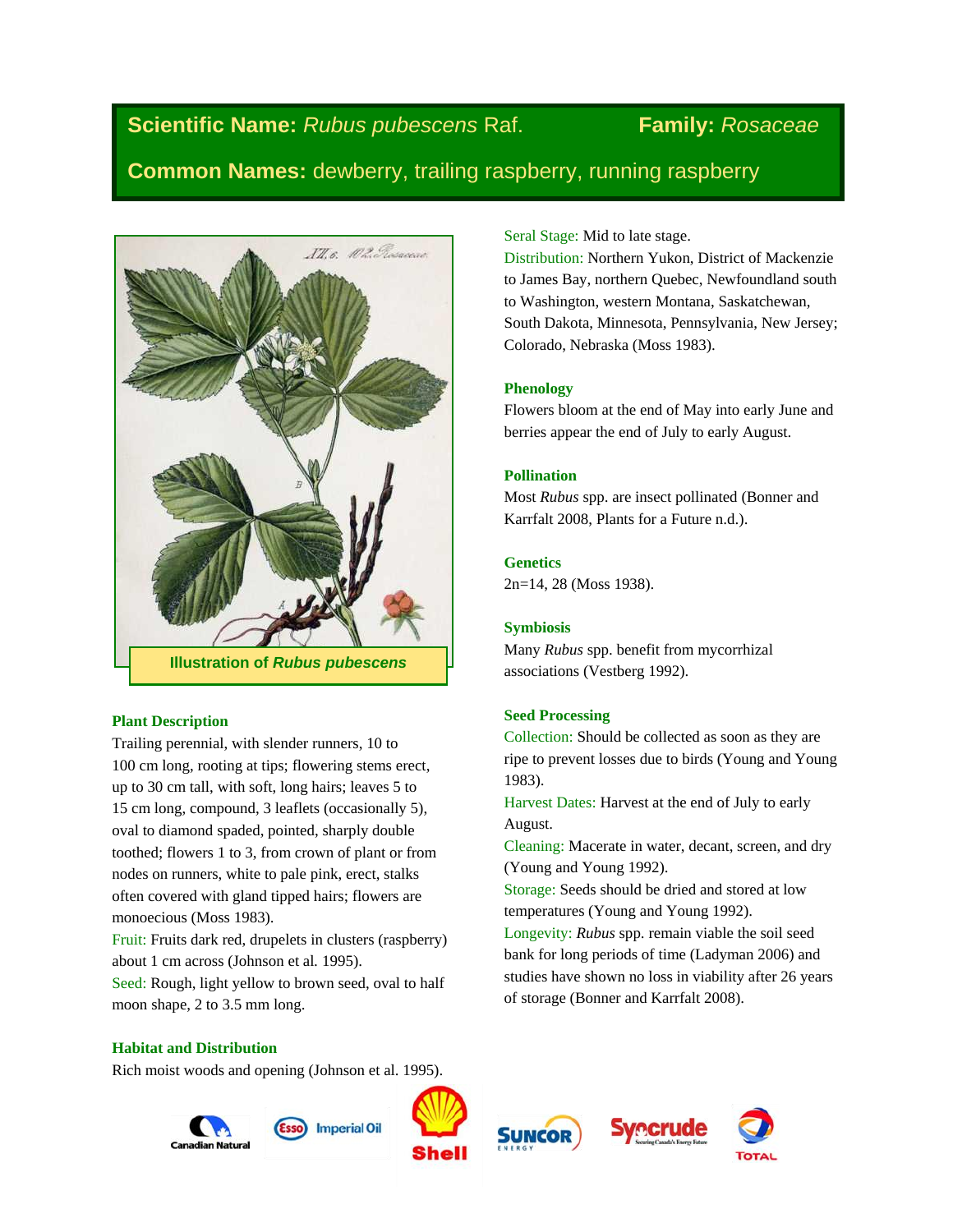

#### **Propagation**

Natural Regeneration: Reproduction mostly vegetative but also by seed (Bonner and Karrfalt 2008).

Pre-treatment: Seeds need to be scarified. This can be done by soaking seed for 20 to 60 min in 1% sodium hyperchlorite solution or sulphuric acid as well as mechanically by nicking the seed coats (Bonner and Karrfalt 2008, Young and Young 1992). Direct Seeding: *Rubus* spp. germinate best when planted in the fall or late summer (Young and Young 1992).

Vegetative Propagation: *Rubus* spp. can be propagated by tip-layering, rooting suckers, and crown division, and by taking leaf-bud and stem cuttings (Bonner and Karrfalt 2008).

Micro-propagation: Can be micro-propagated (Debnath 2004).

#### **Aboriginal/Food Uses**

Food: Berries can be eaten fresh or cooked as jam (Tannas 1994).

Medicinal: Given to mothers before, during and after birth of child to prevent miscarriage, reduce labour pains and increase milk flow (Tannas 1997). Can also be used a laxative (Tannas 1997).

The leaves are astringent and stomachic. A decoction has been to treat the vomiting of blood and bloodspitting. An infusion of the plant, combined with wild strawberry (*Fragaria* spp.), has been used to treat irregular menstruation (Plants for a Future n.d.).

Wildlife: Fruits are eaten by insects, birds, rodents and bears (Bonner and Karrfalt 2008). Livestock: Forage is poor to fair, not generally used by livestock (Tannas 1997). Grazing Response: Increaser (Tannas 1997).

#### **Reclamation Potential**

**Wildlife/Forage Usage**

In a review of Syncrude and Suncor plot data, Geographic Dynamics Corp. (2006) found that *R. pubescens* did not invade any of the plots. *Rubus* spp. do well on disturbances can be used for erosion control (Tannas 1997). Would make a good groundcover in moist, forested northern landscapes (Lady Bird Johnson Wildflower Center 2009).

Other Uses: A purple to dull blue dye is obtained

from the fruit (Plants for a Future n.d.).

## **Notes**

They may hybridise with *R. arcticus* (Moss 1983).

#### **Photo Credits**

Photo 1: Tracey Slotta @ USDA-NRCS PLANTS Database.

Line Diagram: *Rubus pubescens* L. from Bilder ur Nordens Flora (1917-1926).

#### **References**

Debnath, S.C., 2004. Clonal propagation of dwarf raspberry (*Rubus pubescens* Raf.) through in vitro axillary shoot proliferation. Plant Growth Regulation 43(2): 179-186.

Geographic Dynamics Corp., 2006. Investigation of natural ingress of species into reclaimed areas: A data review. Cumulative Environmental Management Association, Fort McMurray, Alberta. CEMA Contract Number 2005-0008 RWG. 12 pp. plus appendices.

Johnson, D., L. Kershaw, A. MacKinnon and J. Pojar, 1995. Plants of the western boreal forest and aspen parkland. Lone Pine Publishing and the









**Imperial Oil**